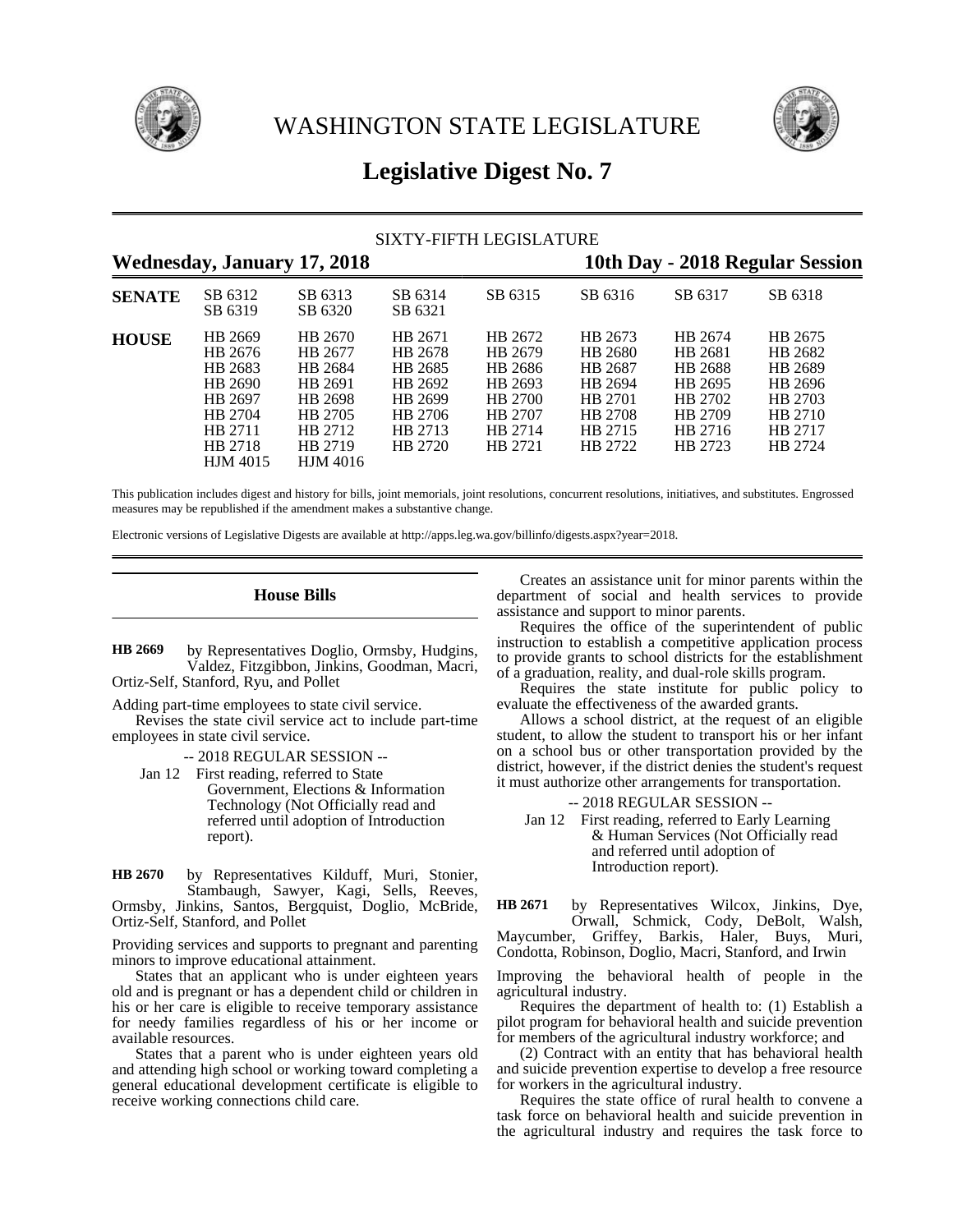review the following issues: (1) Data related to the behavioral health status of persons associated with the agricultural industry, including suicide rates, substance use rates, and availability and use of behavioral health services;

(2) Factors unique to the agricultural industry that affect the behavioral health of persons working in those industries;

(3) Components that should be addressed in the pilot program; and

(4) Options to improve the behavioral health and reduce suicide risk among agricultural workers and their families, including individual focused and community focused strategies.

- -- 2018 REGULAR SESSION --
- Jan 12 First reading, referred to Health Care & Wellness (Not Officially read and referred until adoption of Introduction report).
- by Representatives Schmick, Chandler, and Condotta **HB 2672**

Providing small business tax relief.

Reduces the tax burden on individuals and businesses imposed by the existing business and occupation tax rates.

-- 2018 REGULAR SESSION --

Jan 12 First reading, referred to Finance (Not Officially read and referred until adoption of Introduction report).

by Representatives Springer, Stambaugh, Stokesbary, McDonald, and McBride **HB 2673**

Providing a tax preference for nonrural data centers.

Provides a sales and use tax exemption to qualifying businesses and qualifying tenants of: (1) Eligible server equipment to be installed, without intervening use, in an eligible computer data center;

(2) Charges made for labor and services rendered in respect to installing equipment; and

(3) Eligible power infrastructure, including labor and services rendered in respect to constructing, installing, repairing, altering, or improving the infrastructure.

-- 2018 REGULAR SESSION --

- Jan 12 First reading, referred to Technology & Economic Development (Not Officially read and referred until adoption of Introduction report).
- by Representatives Gregerson, Appleton, Orwall, Hudgins, Bergquist, and Jinkins **HB 2674**

Requiring a public hearing before a local government may remove a recorded restrictive covenant from land owned by the local government.

Requires a city, town, municipal corporation, code city, or county to hold a public hearing upon a proposal to remove, vacate, or extinguish a recorded restrictive covenant from property owned by the local government before the action is finalized.

- -- 2018 REGULAR SESSION --
- Jan 12 First reading, referred to Local Government (Not Officially read and

referred until adoption of Introduction report).

Jan 16 Public hearing in the House Committee on Local Government at 10:00 AM.

by Representatives Haler and Hudgins **HB 2675**

Modifying the irrigation district election process to correspond with general election laws.

Modifies the election process for irrigation districts so they correspond with general election laws.

-- 2018 REGULAR SESSION --

- Jan 12 First reading, referred to Local Government (Not Officially read and referred until adoption of Introduction report).
- by Representatives Walsh, Irwin, Smith, and **Condotta HB 2676**

Concerning the responsibility for payment of medical services for jail inmates.

Places responsibility for payment of medical services for jail inmates on the office of financial management.

Requires the office of financial management to: (1) Establish a methodology for the quarterly reimbursement of governing units and medical care providers for the financial responsibilities that governing units and medical care providers have borne as a result of the provision of emergency or necessary health care; and

(2) In developing a methodology for reimbursing governing units and medical care providers, consult with stakeholders representing local governing units and medical care providers. The methodology shall assure that the ultimate financial responsibility is borne by the office of financial management.

-- 2018 REGULAR SESSION --

Jan 12 First reading, referred to Appropriations (Not Officially read and referred until adoption of Introduction report).

by Representatives Irwin, Blake, Condotta, Orcutt, Volz, Barkis, Hargrove, MacEwen, Jinkins, and Goodman **HB 2677**

Establishing permissible methods of parking a motorcycle.

Requires a motorcycle stopped or parked on a twoway or one-way highway to be stopped or parked parallel or at an angle to the curb or edge of the highway with at least one wheel or fender within twelve inches of the curb nearest to which the motorcycle is parked or as close as practicable to the edge of the shoulder nearest to which the motorcycle is parked.

Allows more than one motorcycle to occupy a parking space, provided that the parked motorcycles occupying the parking space do not exceed the boundaries of that parking space.

-- 2018 REGULAR SESSION --

Jan 12 First reading, referred to Transportation (Not Officially read and referred until adoption of Introduction report).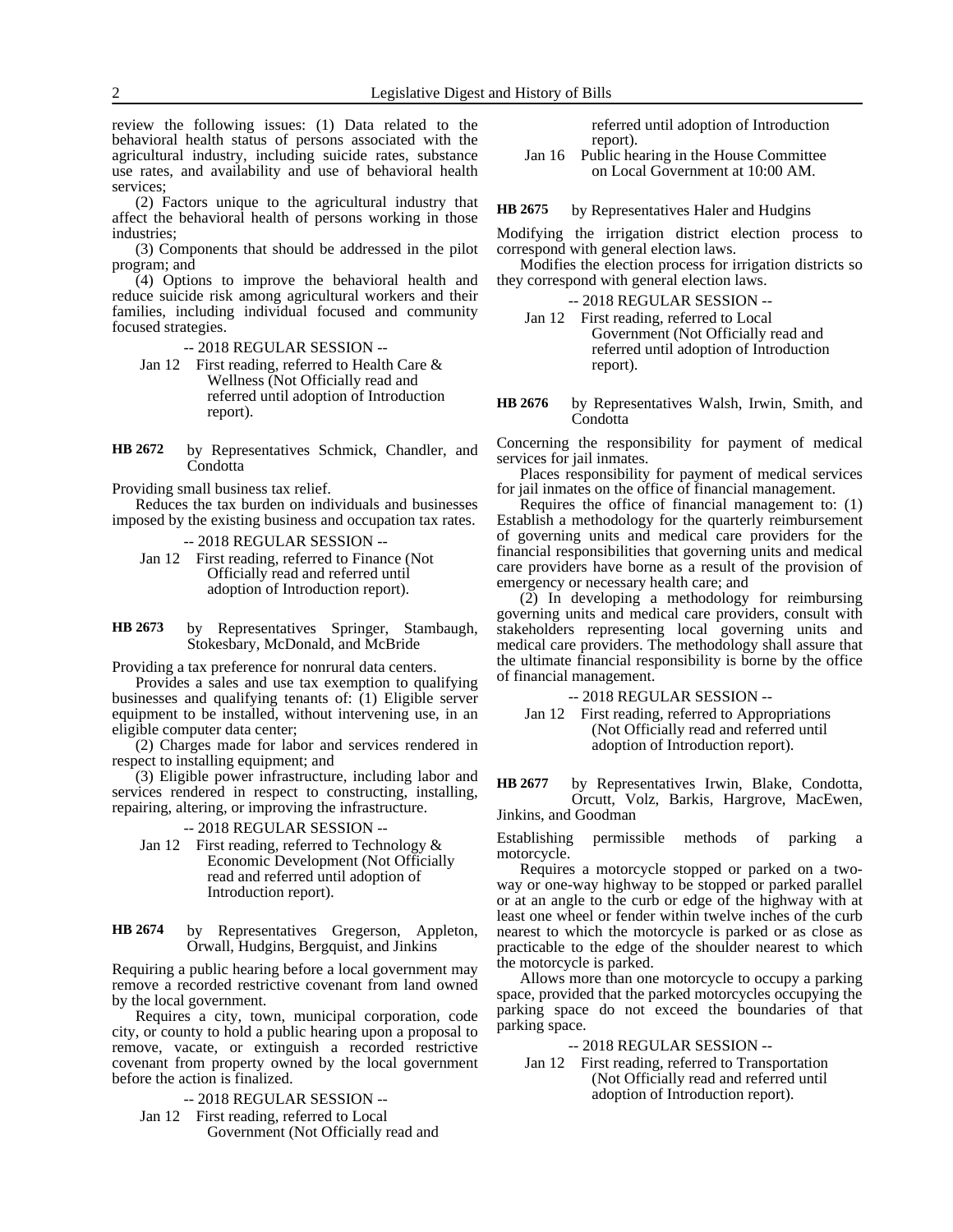by Representatives Tarleton, Hudgins, Jinkins, Ortiz-Self, and Irwin **HB 2678**

Modifying cybercrime provisions.

Revises the Washington cybercrime act.

Finds a person guilty of computer trespass in the first degree if the person, without authorization, intentionally gains access to a computer system or electronic database of another; and intentionally causes malware to be present on that computer system or electronic database.

Provides definitions for computer, computer software, spyware, and virus, worm, or trojan horse.

Addresses the following crimes: Computer trespass in the first degree; spoofing; and electronic data tampering.

-- 2018 REGULAR SESSION --

Jan 12 First reading, referred to Public Safety (Not Officially read and referred until adoption of Introduction report).

by Representative Klippert **HB 2679**

Concerning pretrial release programs.

Addresses bail determinations and conditions of release.

Declares an intent to require an individualized determination by a judicial officer of conditions of release for persons in custody.

-- 2018 REGULAR SESSION --

Jan 12 First reading, referred to Public Safety (Not Officially read and referred until adoption of Introduction report).

by Representatives Irwin, Dolan, Muri, Frame, Jinkins, and Pollet; by request of Secretary of State **HB 2680**

Concerning voter registration deadlines.

Modifies voter registration provisions regarding timelines in which to register, registering in person, the statewide voter registration database, and changes in residence.

-- 2018 REGULAR SESSION --

Jan 12 First reading, referred to State Government, Elections & Information Technology (Not Officially read and referred until adoption of Introduction report).

by Representatives Springer, Buys, Blake, and Chandler; by request of Department of Agriculture **HB 2681**

Implementing the federal produce safety rule.

Establishes the produce safety rule implementation act to assist state produce farmers in implementation of the produce safety rule adopted by the United States food and drug administration pursuant to the federal food, drug, and cosmetic act.

Authorizes the department of agriculture to: (1) Take actions necessary to cooperate in implementation of the produce safety rule, including entering into cooperative agreements with the United States food and drug administration, conducting compliance verification

activities, enforcing regulatory compliance, and accepting federal funding to carry out the activities;

(2) Cooperate with the United States food and drug administration in implementation of the produce safety rule only to the extent that the department receives federal funding for the activities; and

(3) Establish a voluntary program for farms exempt or partially exempt from the produce safety rule to verify that the farms comply with the rule.

Exempts the following from disclosure under the public records act: Information obtained from the federal government or others under contract with the federal government or records obtained by the department of agriculture.

Creates a produce safety account in the agricultural local fund.

-- 2018 REGULAR SESSION --

Jan 12 First reading, referred to Agriculture & Natural Resources (Not Officially read and referred until adoption of Introduction report).

by Representatives Buys, Blake, Dent, Chandler, and Fitzgibbon; by request of Department of Agriculture **HB 2682**

Exempting hop grower lot information used in the state department of agriculture export document from public disclosure.

Exempts the following from disclosure under the public records act: Hop grower lot numbers and laboratory results associated with the hop grower lot numbers where this information is used by the department of agriculture to issue export documents.

-- 2018 REGULAR SESSION --

Jan 12 First reading, referred to Agriculture & Natural Resources (Not Officially read and referred until adoption of Introduction report).

by Representatives Caldier, Kilduff, Johnson, Muri, Jinkins, Santos, McBride, Ortiz-Self, **HB 2683**

and Tarleton

Concerning developmental disability supported employment provider job coaches.

Directs the department of social and health services to require that: (1) Supported employment providers that include job coaches in their program provide training to those job coaches regarding the support required for activities of daily living and identified in the assessment of each individual client that the job coach supports; and

(2) Supported employer provider job coaches provide verbal or physical assistance to individual clients with activities of daily living and identified in the assessment of each individual client that the job coach supports.

-- 2018 REGULAR SESSION --

Jan 12 First reading, referred to Early Learning & Human Services (Not Officially read and referred until adoption of Introduction report).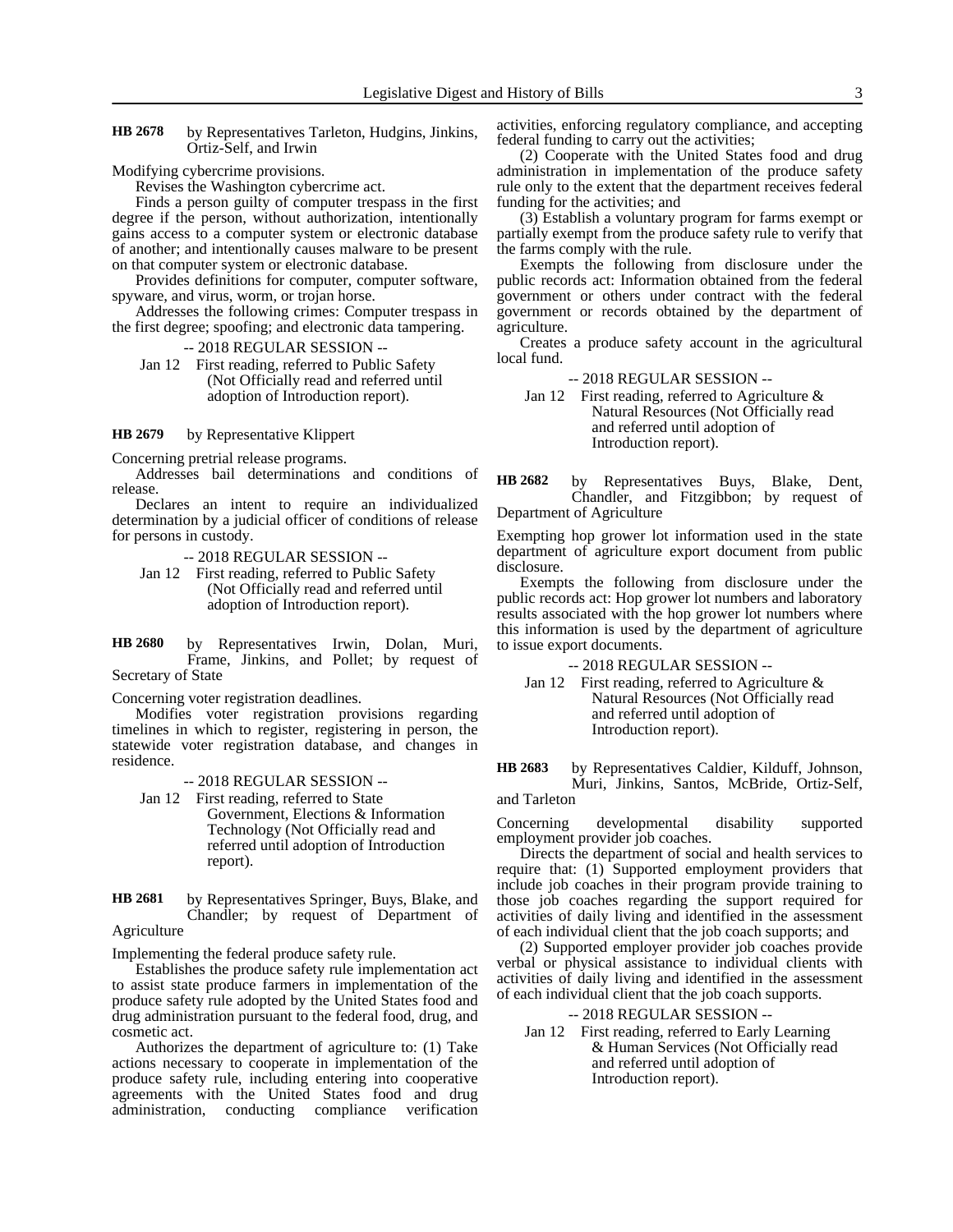by Representatives Caldier, Senn, Kagi, Kilduff, Ortiz-Self, Johnson, Muri, and McBride **HB 2684**

Defining the process for best interest determinations of students in out-of-home care.

Requires school districts to collaborate with the department of children, youth, and families to develop<br>protocols specifying specific strategies for specifying specific strategies for communication, coordination, and collaboration regarding the status and progress of children in out-of-home care placed in the region, in order to maximize the educational continuity and achievement of these children.

-- 2018 REGULAR SESSION --

Jan 12 First reading, referred to Education (Not Officially read and referred until adoption of Introduction report).

by Representatives Ortiz-Self, Harris, Santos, Johnson, Caldier, Dolan, Ormsby, Valdez, Steele, Frame, Jinkins, Bergquist, Doglio, McBride, Sells, Tarleton, and Pollet **HB 2685**

Promoting preapprenticeship opportunities for high school students.

Requires the office of the superintendent of public instruction to: (1) In consultation with the state board for community and technical colleges and the Washington state apprenticeship and training council, examine opportunities for promoting preapprenticeship opportunities for high school students; and

(2) Solicit input from persons and organizations with an interest or relevant expertise in preapprenticeship programs and/or apprenticeship programs.

-- 2018 REGULAR SESSION --

Jan 12 First reading, referred to Education (Not Officially read and referred until adoption of Introduction report).

by Representatives Ortiz-Self, Santos, Dolan, Frame, Bergquist, Doglio, Sells, and Ryu **HB 2686**

Concerning high school and beyond plans.

Requires the high school and beyond plan to: (1) Be provided to the students' parents or guardians in their native language;

(2) At a minimum, include identification of dual credit programs and the opportunities they create for students, including career and technical education programs, running start programs, and college in the high school programs and information about the college bound scholarship program; and

(3) Include information about options for satisfying state and local graduation requirements and aligning with the student's secondary and postsecondary goals.

Requires the office of the superintendent of public instruction to work with school districts, including teachers, principals, and school counselors, educational service districts, the Washington state school directors' association, students, and parents and guardians to identify best practices for high school and beyond plans that districts and schools may employ when complying with high school and beyond plan requirements.

-- 2018 REGULAR SESSION --

Jan 12 First reading, referred to Education (Not Officially read and referred until adoption of Introduction report).

by Representatives Frame, Condotta, Kilduff, Volz, Gregerson, Appleton, Fitzgibbon, Valdez, Muri, Wylie, Jinkins, Goodman, Doglio, Macri, **HB 2687**

McBride, Ortiz-Self, Sells, Stanford, Kagi, and Pollet

Increasing appropriated funding for public defense services.

Requires a county or city to: (1) Provide documentation that attorneys providing public defense services are in compliance with the state supreme court standards for indigent defense and the number and types of private cases from each individual or organization that contracts to perform public defense services; and

(2) Provide information on actual expenditures for the services to the office of public defense.

Requires the office of public defense to: (1) Determine the cost of public defense services, based on an average of expenditures for the services reported by counties and cities;

(2) Monitor trial level criminal public defense services to determine eligibility of counties and cities; and

(3) Establish policies for the distribution of appropriated funds to eligible counties and cities.

Requires the money for eligible counties and cities to be distributed by the office of public defense.

Provides the funds appropriated for the cost of public defense services in cities and counties and the manner in which they are appropriated.

-- 2018 REGULAR SESSION --

Jan 12 First reading, referred to Judiciary (Not Officially read and referred until adoption of Introduction report).

by Representatives Slatter, DeBolt, Cody, and Jinkins; by request of Department of Health **HB 2688**

Concerning nonresident pharmacies.

Requires a nonresident pharmacy, for initial licensure and renewal of a license by the department of health, to submit a copy of an inspection report conducted by an inspection program approved by the pharmacy quality assurance commission and issued within two years of application or renewal of a license.

-- 2018 REGULAR SESSION --

Jan 12 First reading, referred to Health Care & Wellness (Not Officially read and referred until adoption of Introduction report).

by Representatives Slatter, DeBolt, Cody, and Jinkins; by request of Department of Health **HB 2689**

Concerning electronic communication of prescription information.

Modifies certain requirements regarding the electronic communication of prescription information, including the removal of some duties of the pharmacy quality assurance commission.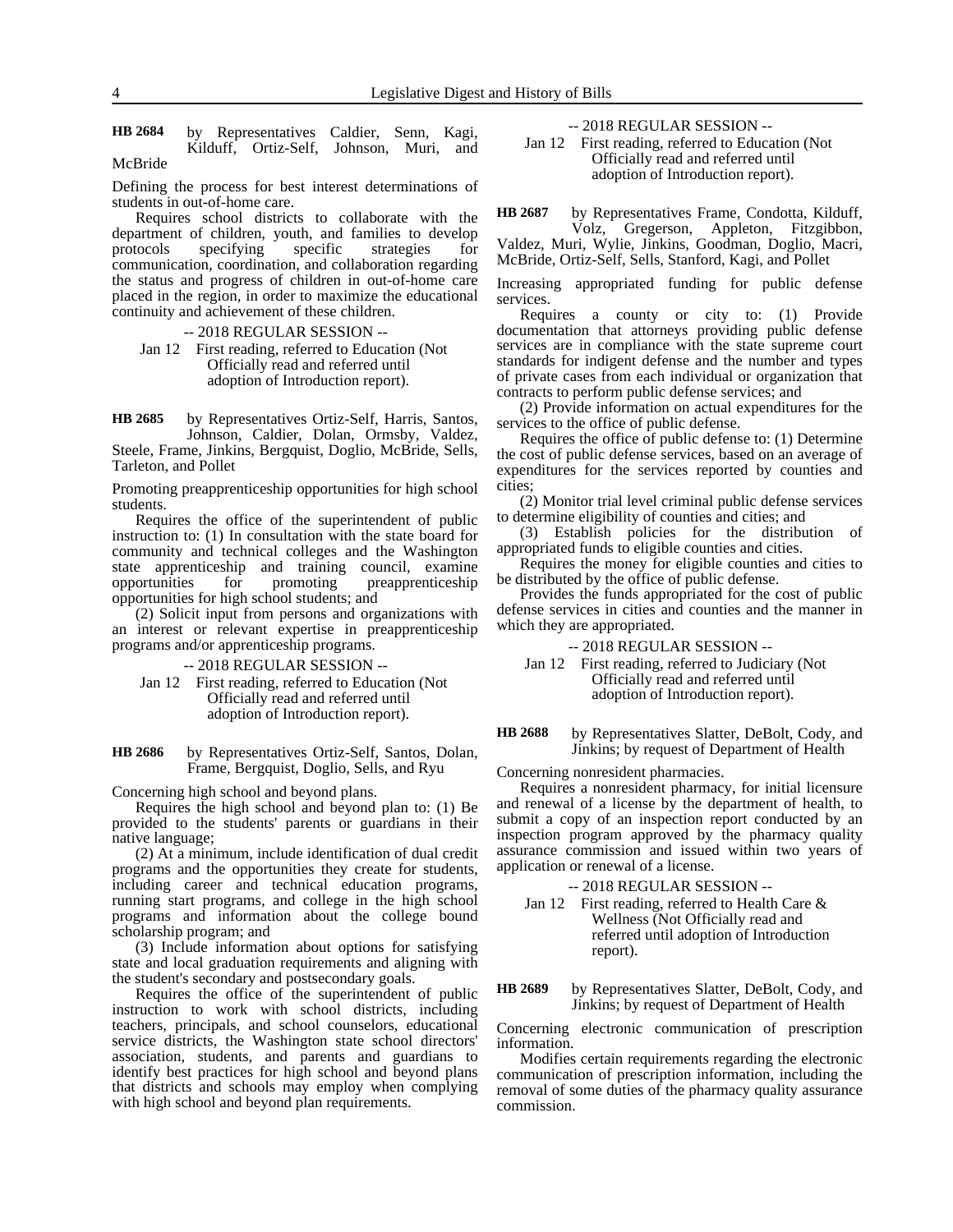- -- 2018 REGULAR SESSION --
- Jan 12 First reading, referred to Health Care & Wellness (Not Officially read and referred until adoption of Introduction report).

by Representatives Peterson and Griffey **HB 2690**

Clarifying the authority and procedures for contracting by public port districts.

Allows a port district to construct a public work, by contract, without calling for bids if the estimated cost of the work or improvement, including cost of materials, supplies, and equipment, will not exceed the sum of forty thousand dollars.

-- 2018 REGULAR SESSION --

- Jan 12 First reading, referred to Local Government (Not Officially read and referred until adoption of Introduction report).
- Jan 17 Scheduled for public hearing in the House Committee on Local Government at 8:00 AM. (Subject to change)
- by Representatives Appleton, Griffey, and Peterson **HB 2691**

Clarifying the authority and procedures for unit priced contracting by public port districts.

Authorizes a port district to procure public works with a unit priced contract for the purpose of completing anticipated types of work based on hourly rates or unit pricing for one or more categories of work or trades.

-- 2018 REGULAR SESSION --

- Jan 12 First reading, referred to Local Government (Not Officially read and referred until adoption of Introduction report).
- Jan 17 Scheduled for public hearing in the House Committee on Local Government at 8:00 AM. (Subject to change)

by Representatives Fey, Hayes, Lovick, Rodne, Irwin, Chapman, Stanford, Ortiz-Self, Sawyer, Muri, Kilduff, Smith, Hargrove, Condotta, Jinkins, Goodman, and Tarleton **HB 2692**

Concerning the minimum monthly salary paid to Washington state patrol troopers and sergeants.

Changes the frequency in which the results from the survey undertaken in a collective bargaining agreement occurs, with regard to minimum monthly salaries paid to Washington state patrol troopers and sergeants.

- -- 2018 REGULAR SESSION --
- Jan 12 First reading, referred to Transportation (Not Officially read and referred until adoption of Introduction report).

by Representatives Volz, Lovick, Schmick, Orwall, Irwin, Holy, Maycumber, Buys, Muri, Hargrove, Condotta, and Stanford **HB 2693**

Increasing the mandatory retirement age for Washington state patrol officers.

Requires an active Washington state patrol officer, who has obtained the age of sixty-eight, to be retired on the first day of the calendar month next succeeding that in which the member has attained that age. However, this requirement does not apply to a member serving as chief of the Washington state patrol.

-- 2018 REGULAR SESSION --

- Jan 12 First reading, referred to Appropriations (Not Officially read and referred until adoption of Introduction report).
- by Representatives Volz, Griffey, Holy, Ormsby, Maycumber, Muri, and Condotta **HB 2694**

Authorizing county treasurers to contract with other treasurers for services.

Allows a county treasurer to contract with another county treasurer and/or the state treasurer for a duty or service performed by the contracting county treasurer, except no contracted treasurer may perform a duty that is in conflict with his or her own duties as treasurer or with other statutory or ethical requirements.

- -- 2018 REGULAR SESSION --
- Jan 12 First reading, referred to Local Government (Not Officially read and referred until adoption of Introduction report).

by Representatives Stonier, Harris, Bergquist, **HB 2695**

McCaslin, Senn, Muri, Lovick, Stokesbary, Dolan, Johnson, Hargrove, Jinkins, Doglio, McBride, Ortiz-Self, Stanford, and Irwin

Concerning student access to school libraries and information technology.

Requires the office of the superintendent of public instruction to examine and report on student access to school library information and technology resources and associated impacts to student success.

Creates the school library information and technology office, within the office of the superintendent of public instruction, to: (1) Assist districts with implementing school library information and technology programs;

(2) Increase access for students to these programs; and (3) Promote student achievement of the educational technology learning standards.

### -- 2018 REGULAR SESSION --

Jan 12 First reading, referred to Education (Not Officially read and referred until adoption of Introduction report).

by Representatives Valdez, Orcutt, Eslick, and Jinkins; by request of Department of Licensing **HB 2696**

Concerning medical certificate requirements for applicants and holders of commercial drivers' licenses and commercial learners' permits.

Modifies the uniform commercial driver's license act with regard to: Medical certificate requirements for applicants and holders; traffic infractions for licensees while being downgraded for not maintaining a current medical certificate; excepted or nonexcepted intrastate and excepted or nonexcepted interstate; and revision of the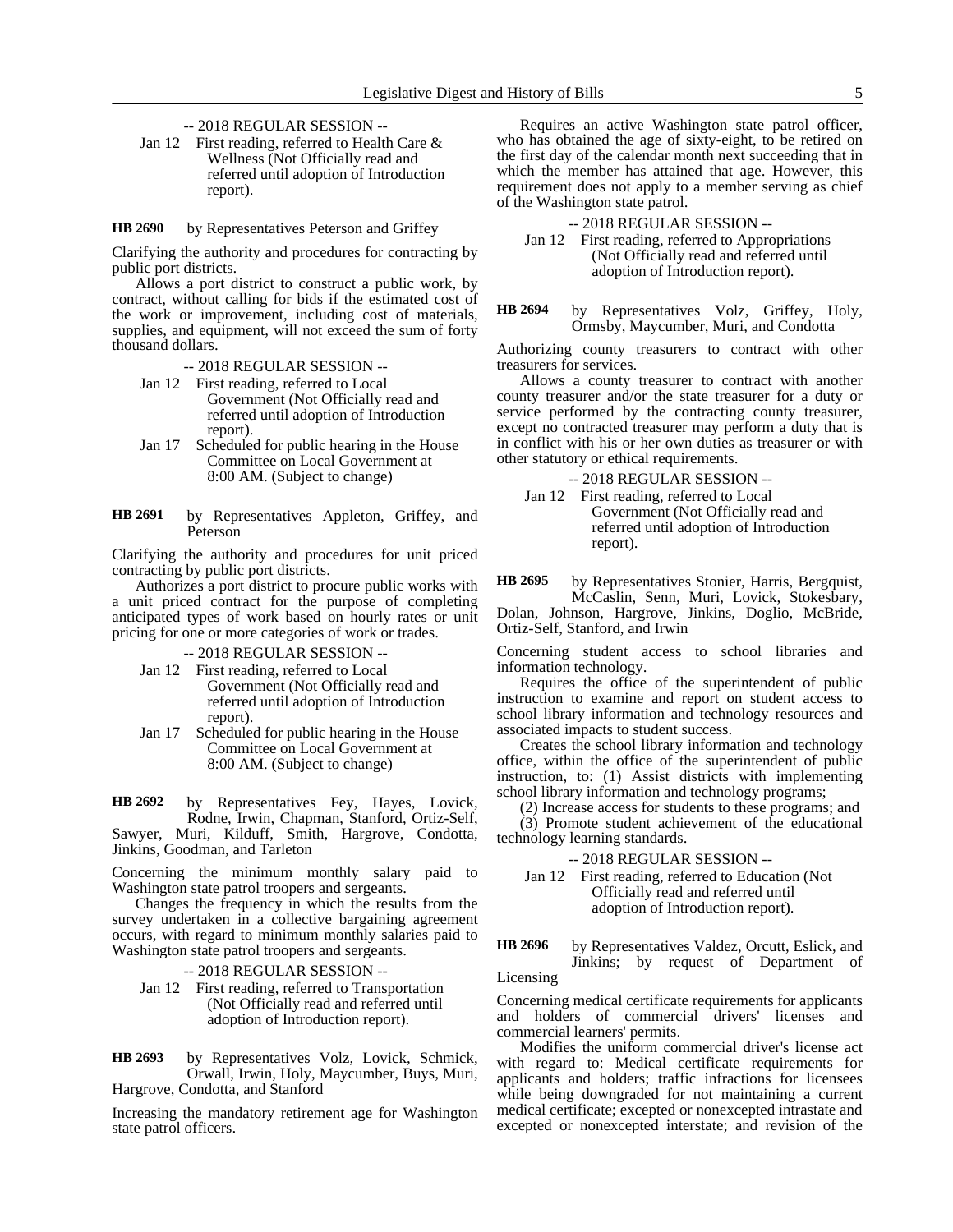definition of "nonexcepted intrastate" and "excepted intrastate," relating to obtaining a certificate and wishing to maintain a CDL or CLP but not operate a commercial motor vehicle without changing his or her selfcertification type.

Requires the department of licensing, upon receiving an electronic copy of a certificate from the federal motor carrier safety administration, to post the status on the CDLIS driver record.

- -- 2018 REGULAR SESSION --
- Jan 12 First reading, referred to Transportation (Not Officially read and referred until adoption of Introduction report).

by Representatives Pike, Manweller, Eslick, and Condotta **HB 2697**

Limiting industrial insurance benefits for injuries or diseases caused by use of intoxicating liquor or drugs.

Requires a reduction of industrial insurance benefits if the worker's being under the influence of or affected by intoxicating liquor or any drug was a proximate cause of the worker's injury or death.

-- 2018 REGULAR SESSION --

- Jan 12 First reading, referred to Labor & Workplace Standards (Not Officially read and referred until adoption of Introduction report).
- by Representatives Bergquist, Muri, and Ortiz-Self **HB 2698**

Concerning paraeducators.

Gives paraeducators, currently employed and hired before September 1, 2018, until September 1, 2019, to meet certain minimum employment standards.

Requires paraeducators hired on or after September 1, 2018, to meet the standards when they are hired.

Requires non-title I school districts to provide a report, to the professional educator standards paraeducator board, of how many current paraeducators have and how many have not met the minimum employment requirements.

Revises requirements for participation in the pipeline for paraeducators conditional scholarship program.

Gives school districts from September 1, 2019, to September 1, 2020, to provide the fundamental course of study to all paraeducators hired before September 1, 2019.

Makes appropriations from the general fund to the professional educator standards board to provide overall oversight and procure or develop professional development for specialty certificates and align courses with general certificate professional development, including any necessary changes or edits to general certificate online modules.

-- 2018 REGULAR SESSION --

Jan 12 First reading, referred to Education (Not Officially read and referred until adoption of Introduction report).

by Representatives Stanford, Dent, Blake, Nealey, and Eslick **HB 2699**

Exempting alcohol manufacturers from the food storage warehouse license.

Exempts the following from the licensing requirements of the state liquor and cannabis board under chapter 66.24 RCW (sentences--stamp taxes): A food storage warehouse used to store alcohol beverages manufactured or distributed under a license issued under chapter 66.24 RCW is not required to be licensed under this act, provided alcohol beverages are the only food stored in the warehouse.

-- 2018 REGULAR SESSION --

Jan 12 First reading, referred to Agriculture & Natural Resources (Not Officially read and referred until adoption of Introduction report).

by Representatives Valdez, Smith, Stonier, Sawyer, Jinkins, Ortiz-Self, and Kagi **HB 2700**

Concerning the handling of child forensic interview and child interview digital recordings.

Provides a definition of "child forensic interview" for purposes of chapter 26.44 RCW (abuse of children).

Requires each county to revise and expand its existing child sexual abuse investigation protocol to include the handling of child forensic interview digital recordings.

Subjects a digital recording of a child forensic interview or child interview, disclosed in a criminal or civil proceeding, to a protective order or other order as appropriate.

Exempts the following from public inspection and copying under the public records act: A recording of a child forensic interview digital recording or recording of other child interview that depicts or describes allegations of abuse or exposure to violence, except by court order upon a showing of good cause and only with advance notice to the child's guardian.

-- 2018 REGULAR SESSION --

Jan 12 First reading, referred to Early Learning & Human Services (Not Officially read and referred until adoption of Introduction report).

by Representatives Bergquist, Holy, Klippert, Stonier, Lytton, Maycumber, Muri, McDonald, and Ortiz-Self; by request of LEOFF Plan 2 Retirement Board **HB 2701**

Addressing the definition of veteran.

Includes in the definition of "veteran," for the purpose of RCW 41.26.520 (service credit for paid leave of absence--officers of labor organizations--unpaid leave of absence--military service--death or disability while providing emergency management services), every person or member, who at the time he or she seeks certain benefits, has received an honorable discharge, is actively serving honorably, or received a discharge for physical reasons with an honorable record and who meets certain criteria.

-- 2018 REGULAR SESSION --

Jan 12 First reading, referred to Community Development, Housing & Tribal Affairs (Not Officially read and referred until adoption of Introduction report).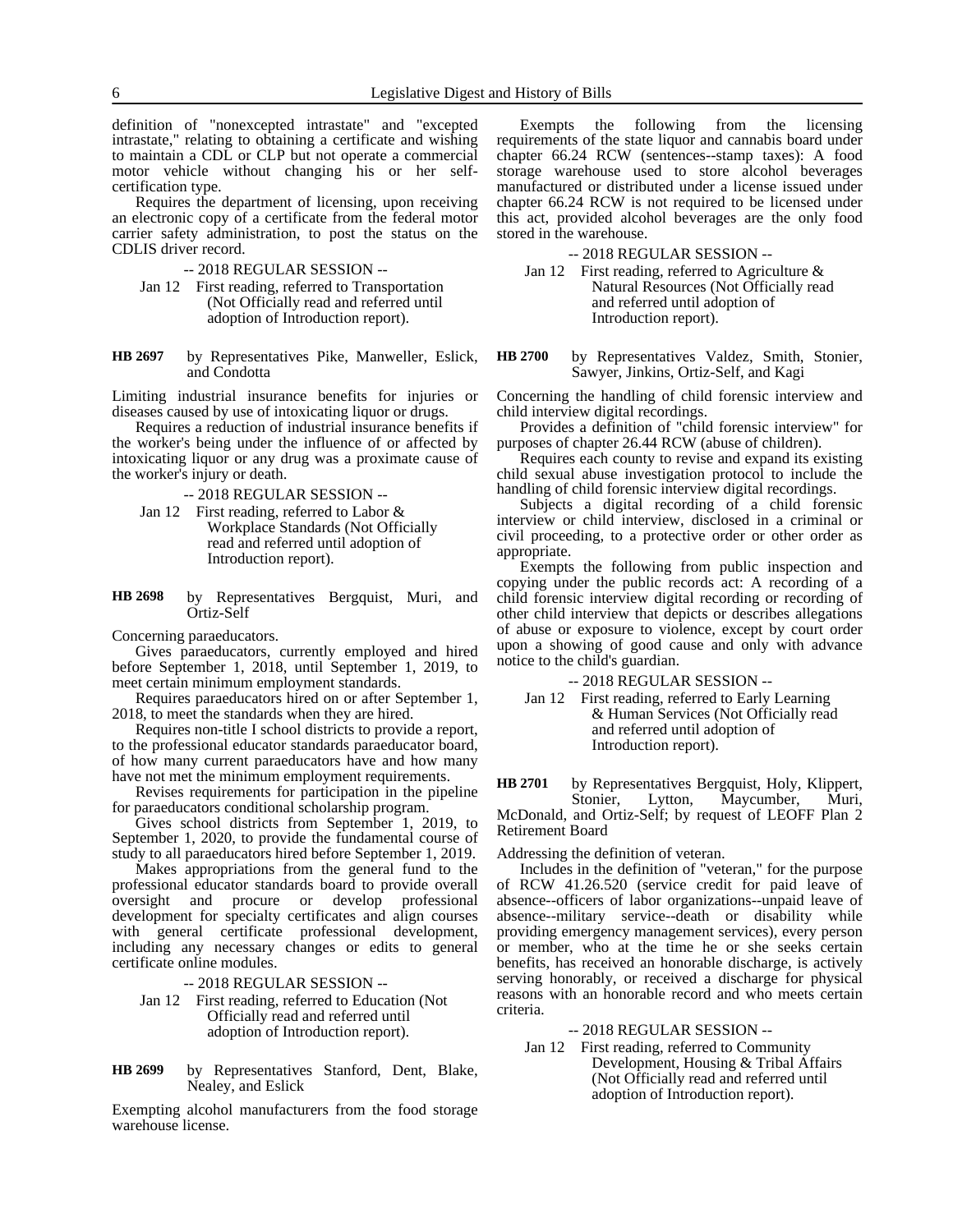by Representatives Robinson, McCabe, and Springer; by request of Employment Security **HB 2702**

Department

Making technical corrections to the family and medical leave program.

Makes no substantive changes; only makes technical corrections to the family and medical leave program.

-- 2018 REGULAR SESSION --

Jan 12 First reading, referred to Labor & Workplace Standards (Not Officially read and referred until adoption of Introduction report).

by Representatives Sells, McCabe, Doglio, Dolan, Gregerson, and Ortiz-Self; by request of Employment Security Department **HB 2703**

Clarifying hours and wages for education employee compensation claims.

Modifies the employment security act to clarify the hours and wages for education employee compensation claims.

-- 2018 REGULAR SESSION --

- Jan 12 First reading, referred to Labor & Workplace Standards (Not Officially read and referred until adoption of Introduction report).
- by Representatives Hudgins, Muri, and **McBride HB 2704**

Concerning election ballot space and voter informations.

Rearranges the order in which certain positions or offices are placed in a primary consolidated ballot.

Decreases the amount of words allowed in the description of certain ballot titles.

Removes a certain statement from being printed on top of each ballot to being displayed in a prominent position on the election page of each county web site and being printed in the ballot envelope, or the materials that accompany the ballot, or the voters' pamphlet.

Prohibits a primary from being held for a metropolitan park district commissioner.

-- 2018 REGULAR SESSION --

Jan 12 First reading, referred to State Government, Elections & Information Technology (Not Officially read and

referred until adoption of Introduction report).

by Representatives McBride, Vick, and Kirby **HB 2705**

Concerning employment laws regarding transportation contractors, including the definition of "truck."

Exempts the following from the scope of mandatory industrial insurance coverage: The owner of a truck who leases the truck to a motor carrier licensed under chapter 81.80 RCW (motor freight carriers), or to a motor carrier licensed under chapter 81.80 RCW who contracts to provide motor carrier services to a freight broker licensed under chapter 81.80 RCW.

-- 2018 REGULAR SESSION --

Jan 12 First reading, referred to Labor & Workplace Standards (Not Officially read and referred until adoption of Introduction report).

by Representatives Irwin, Griffey, Fey, and Condotta **HB 2706**

Exempting tow truck operators using the telephone call functionality of a wireless communications device from traffic infractions.

Exempts the following from the traffic infraction of using a personal electronic device while driving a motor vehicle on a public highway: A person operating a tow truck, to the extent that person is using the telephone call functionality of a wireless communications device.

# -- 2018 REGULAR SESSION --

Jan 12 First reading, referred to Transportation (Not Officially read and referred until adoption of Introduction report).

by Representatives Blake, Klippert, Kirby, Haler, Shea, Rodne, Hayes, Wilcox, Walsh, Muri, Condotta, Tharinger, and Irwin **HB 2707**

Creating a program for the reinstatement of driving privileges that are suspended because of failure to pay a traffic infraction.

States that the legislature creates a program to provide a path for the reinstatement of driving privileges that are suspended because of failure to pay a traffic infraction.

-- 2018 REGULAR SESSION --

Jan 12 First reading, referred to Transportation (Not Officially read and referred until adoption of Introduction report).

by Representatives Riccelli and Dolan **HB 2708**

Concerning an ambulance transport quality assurance fee.

Provides for a safety net fee for certain ambulance transports to be used to augment funding from other sources, thereby supporting additional payments to ambulance transport providers for medicaid services.

Imposes a quality assurance fee for each ambulance transport provided by each ambulance transport provider subject to the fee.

Requires the state health care authority to establish the manner and format for ambulance transport providers to report required data.

Creates the ambulance transport fund.

-- 2018 REGULAR SESSION --

Jan 12 First reading, referred to Health Care & Wellness (Not Officially read and referred until adoption of Introduction report).

by Representatives Holy and Bergquist **HB 2709**

Concerning the authority of the law enforcement officers' and firefighters' plan 2 retirement board to set the salary of the executive director.

Allows the law enforcement officers' and firefighters' plan 2 retirement board to hire an executive director and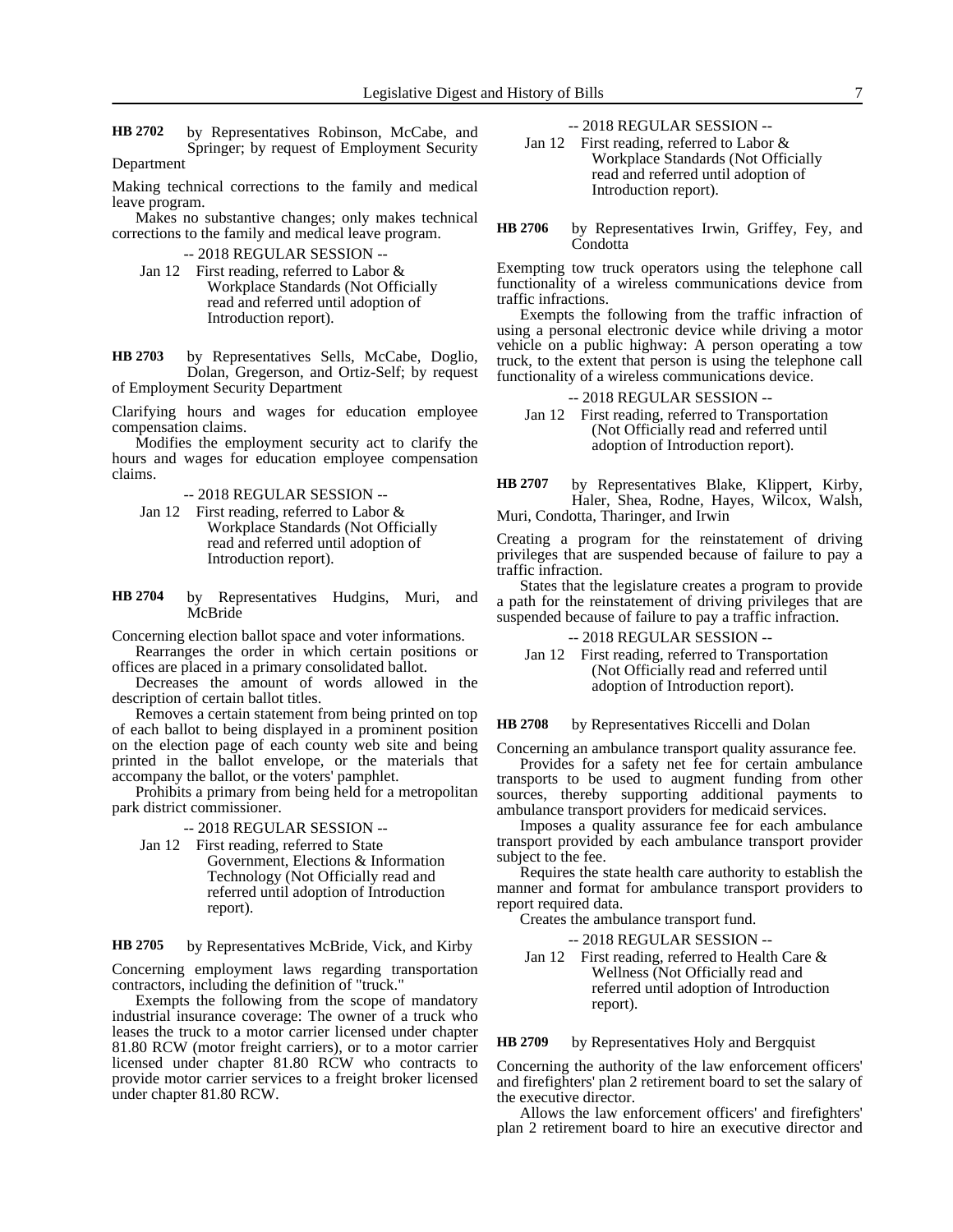fix his or her salary subject to periodic review by the board.

-- 2018 REGULAR SESSION --

- Jan 12 First reading, referred to Appropriations (Not Officially read and referred until adoption of Introduction report).
- by Representatives Reeves, Barkis, Kilduff, and Graves **HB 2710**

Adding proximity to working forests to the residential real estate disclosure statement.

Revises the real estate disclosure statement, relating to the right to farm act, to include working forests, which gives home buyers a more accurate description of the effect of the act and science-based forest practices regulations that protect the state's public resources.

- -- 2018 REGULAR SESSION --
- Jan 12 First reading, referred to Business  $\&$ Financial Services (Not Officially read and referred until adoption of Introduction report).

by Representatives Ryu, Haler, and Peterson **HB 2711**

Concerning the creation of housing opportunity zones by cities.

Addresses the need to increase transit oriented housing production.

Finds that more compact and efficient development within a one-half mile distance around transit facilities have shown value in providing affordable housing.

Declares the intent of the legislature is to create an opt-in pilot program for cities to: (1) Enable and encourage compact and efficient development within a one-half mile distance around transit facilities; and

(2) Choose to participate in the opportunity to access financial resources in exchange for streamlined residential project approval and reduced fees charged to specific housing projects.

Requires the department of commerce to maintain maps of housing opportunity zones and areas eligible for designation as housing opportunity zones.

Requires the local ordinance by which impact fees are imposed to provide for the exemptions required by this act.

### -- 2018 REGULAR SESSION --

- Jan 12 First reading, referred to Community Development, Housing & Tribal Affairs (Not Officially read and referred until adoption of Introduction report).
- Jan 18 Scheduled for public hearing in the House Committee on Community Development and Housing & Tribal Affairs at 1:30 PM. (Subject to change)

by Representatives Gregerson, Appleton, Bergquist, Stokesbary, Pollet, Dent, Senn, Caldier, Irwin, Stambaugh, Lovick, Sells, Pettigrew, Hudgins, Wylie, Tarleton, Macri, Sullivan, McBride, Stanford, Doglio, Dolan, Kloba, Valdez, Chapman, Slatter, Orwall, Riccelli, Jinkins, Pellicciotti, Ormsby, **HB 2712**

Kilduff, Sawyer, McDonald, Peterson, Tharinger, Frame, Goodman, Santos, and Kagi

Eliminating lunch copays for students who qualify for reduced-price lunches.

Requires school districts with school lunch programs to eliminate lunch copays for students in kindergarten through twelfth grade who qualify for reduced-price lunches.

-- 2018 REGULAR SESSION --

Jan 12 First reading, referred to Appropriations (Not Officially read and referred until adoption of Introduction report).

by Representatives Harmsworth, Lovick, McCaslin, Vick, Hargrove, and Van Werven **HB 2713**

Limiting the application of use tax on purchases of motor vehicles purchased by bona fide nonresidents.

Provides a use tax exemption on the use of a private motor vehicle by a bona fide resident of the state or nonresident members of the armed forces who are stationed in the state pursuant to military orders, if the private motor vehicle was acquired and used by the person in another state while a bona fide resident of that state.

```
-- 2018 REGULAR SESSION --
```
Jan 12 First reading, referred to Finance (Not Officially read and referred until adoption of Introduction report).

by Representatives Vick, Pettigrew, Blake, Jenkin, Sullivan, and Young **HB 2714**

Modifying theater license provisions.

Removes some restrictions on theater licenses with regard to seating room and tabletops for dine-in patrons.

-- 2018 REGULAR SESSION --

Jan 12 First reading, referred to Commerce & Gaming (Not Officially read and referred until adoption of Introduction report).

by Representatives Klippert and Goodman **HB 2715**

Concerning impaired driving.

Modifies impaired driving provisions with regard to: (1) Loss of good time credits when offense includes minor child enhancements;

(2) Removal of language on qualifications of a forensic phlebotomist;

(3) Liability for the expense of an emergency response by a public agency;

(4) A court's discretion to order electronic home monitoring or ninety days of 24/7 sobriety program monitoring;

(5) Partial or full suspension of a sentence; and

(6) Penalty for minor passenger in vehicle.

-- 2018 REGULAR SESSION --

Jan 12 First reading, referred to Public Safety (Not Officially read and referred until adoption of Introduction report).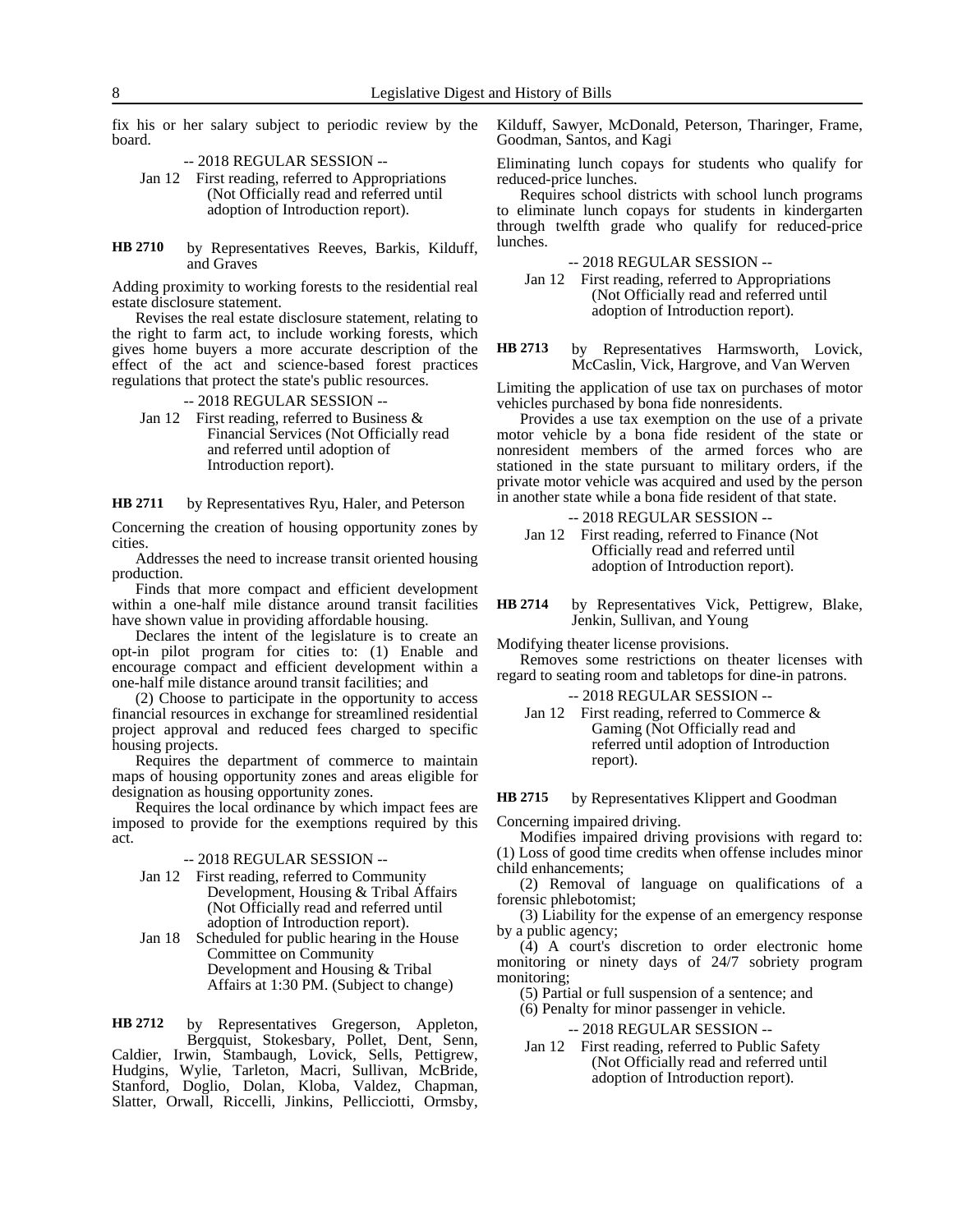by Representatives Tarleton, Orcutt, Wylie, and Harmsworth **HB 2716**

Concerning transportation network companies.

Provides statewide uniform regulation for transportation network companies within the state and encourages technological innovation.

Preserves and enhances access to important transportation options for residents and visitors to the state.

Changes the term "commercial transportation" to "transportation network company."

Creates the transportation network company account.

-- 2018 REGULAR SESSION --

Jan 12 First reading, referred to Transportation (Not Officially read and referred until adoption of Introduction report).

by Representatives Dolan, Sells, Goodman, Bergquist, Doglio, Macri, Stanford, and Pollet **HB 2717**

Concerning public schools.

Recognizes, based on input from school districts, as they attempt to implement the major education funding reforms, changes to the initial policies will be needed to ensure the policies do not negatively impact school districts or their employees and can be carried out as intended; and also recognizes that the state supreme court ruled the state is not on track to meet the September 1, 2018, deadline to fully implement its program of basic education.

Addresses public school provisions regarding compensation, levies, school district education funding, and collective bargaining.

Provides that sections 401 through 403 of this act are null and void if appropriations are approved.

Provides that section 502 of this act is null and void if appropriations are not approved.

- -- 2018 REGULAR SESSION --
- Jan 12 First reading, referred to Appropriations (Not Officially read and referred until adoption of Introduction report).

by Representatives Shea and Goodman **HB 2718**

Concerning seizure and forfeiture procedures and reporting.

Modifies procedures and reporting requirements with regard to seizures and forfeitures.

## -- 2018 REGULAR SESSION --

- Jan 12 First reading, referred to Judiciary (Not Officially read and referred until adoption of Introduction report).
- Jan 17 Scheduled for public hearing in the House Committee on Judiciary at 8:00 AM. (Subject to change)

by Representatives Vick and Harris **HB 2719**

Concerning the size of cities that must establish a law enforcement officers' and firefighters' retirement system plan 1 disability board.

Changes the size of the population in which the city is required to establish a disability board having jurisdiction over all members employed by those cities.

|  | --2018 REGULAR SESSION -- |
|--|---------------------------|
|--|---------------------------|

Jan 12 First reading, referred to Local Government (Not Officially read and referred until adoption of Introduction report).

by Representatives Orwall, Tarleton, Valdez, Frame, Ortiz-Self, Stanford, and Pollet **HB 2720**

Concerning student opportunity, assistance, and relief for student loans.

Establishes the student opportunity, assistance, and relief act.

Finds that: (1) The cost of higher education has risen dramatically in recent years;

(2) Students are financing their education with more student loan debt;

(3) In 2014 fifty-eight percent of recent graduates in the state had debt and the average federal student loan debt load for a student graduating from a four-year public or private institution of higher education was twenty-four thousand eight hundred dollars; and

(4) A borrower in this state can have twenty-five percent of his or her disposable earnings garnished or thirty-five times the federal minimum wage.

Declares an intent to: (1) Repeal the statutes regarding professional license or certificate suspension caused by student debt; and

(2) Help student loan borrowers in default avoid loss or professional license or certification and to maintain financial stability and avoid the hardships of bank account and wage garnishment by making the postjudgment interest rate for private student loan debt more comparable to the market rate and by increasing the exemptions for bank account and wage garnishments.

-- 2018 REGULAR SESSION --

Jan 12 First reading, referred to Higher Education (Not Officially read and referred until adoption of Introduction report).

by Representatives Sullivan and Dolan; by request of Superintendent of Public Instruction **HB 2721**

Modifying basic education provisions.

Modifies provisions regarding basic education funding.

- -- 2018 REGULAR SESSION --
- Jan 12 First reading, referred to Appropriations (Not Officially read and referred until adoption of Introduction report).

by Representative Shea **HB 2722**

Modifying quick title service fees.

Decreases the cost, from fifty dollars to twenty-five dollars, for a quick title service fee.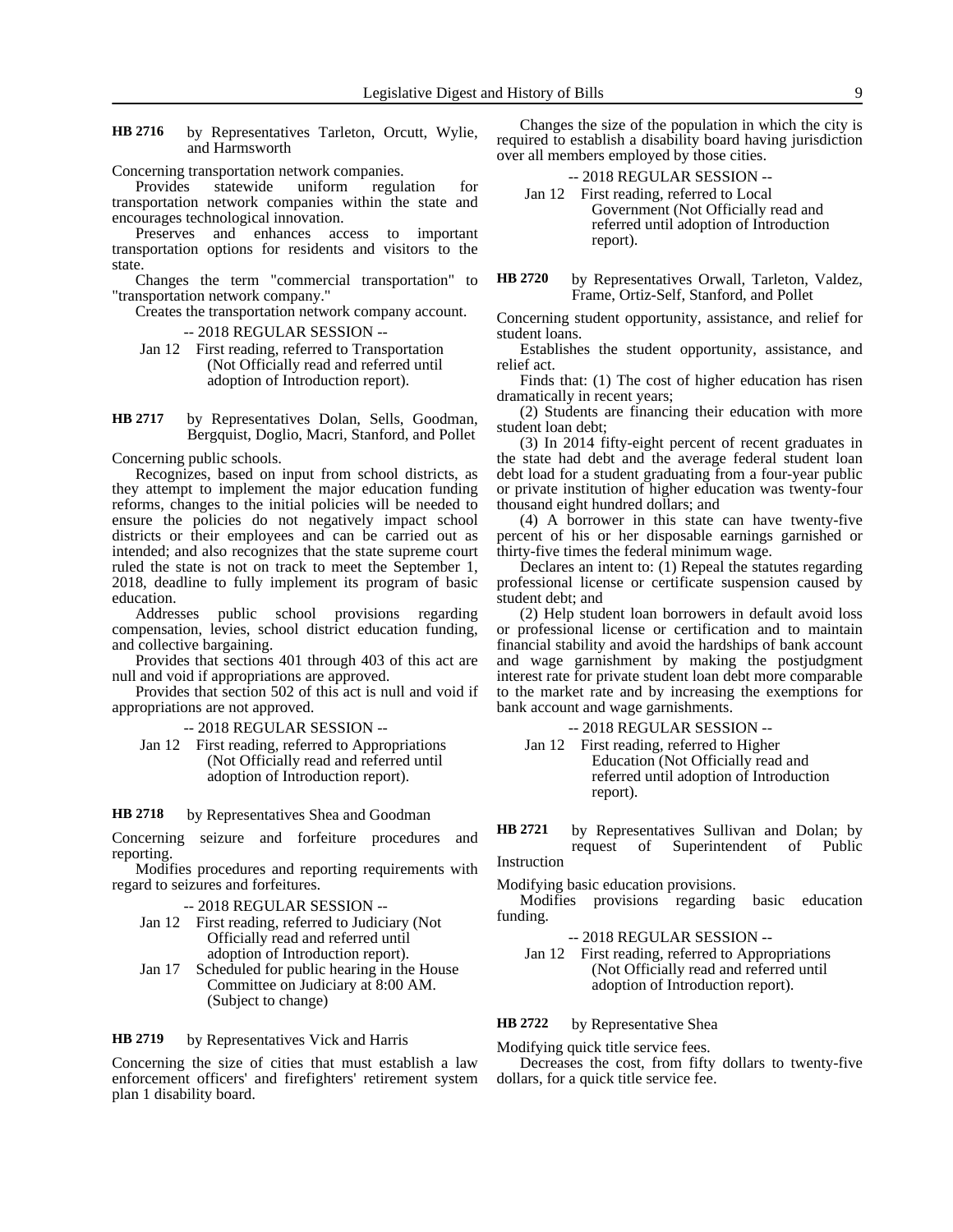-- 2018 REGULAR SESSION --

Jan 12 First reading, referred to Transportation (Not Officially read and referred until adoption of Introduction report).

by Representatives Shea, Eslick, and Condotta **HB 2723**

Modifying the types of off-road vehicles subject to local government regulation.

Includes wheeled all-terrain vehicles in the definition of "off-road vehicles."

-- 2018 REGULAR SESSION --

- Jan 12 First reading, referred to Transportation (Not Officially read and referred until adoption of Introduction report).
- by Representatives Sells, Ormsby, McBride, and Tarleton **HB 2724**

Concerning unemployment compensation for musicians.

States that a base year will not be established unless it is determined, for a musician who earns at least seventyfive percent of his or her base year wages as an employee of a music or entertainment business or as a member of a music or entertainment group, that the individual earned wages in "employment" in not less than five hundred four hours of his or her base year.

-- 2018 REGULAR SESSION --

Jan 12 First reading, referred to Labor & Workplace Standards (Not Officially read and referred until adoption of Introduction report).

# **House Joint Memorials**

by Representatives Senn, McDonald, Hudgins, Eslick, Gregerson, Valdez, Kagi, Graves, Ormsby, Riccelli, Goodman, Frame, Stanford, Chapman, Stonier, Bergquist, Tarleton, Santos, Doglio, Macri, and Slatter **HJM 4015**

Concerning census funding.

Requests the provision of adequate funding for the 2020 census.

-- 2018 REGULAR SESSION --

Jan 15 First reading, referred to State Government, Elections & Information Technology (Not Officially read and referred until adoption of Introduction report).

by Representatives Ortiz-Self, Harris, Ryu, Peterson, Stanford, Valdez, Kagi, Stonier, Sells, Appleton, Bergquist, Senn, Gregerson, Tarleton, Santos, Haler, Doglio, Tharinger, Pollet, Macri, Frame, and Slatter **HJM 4016**

Concerning the deferred action for childhood arrivals (DACA) program.

Addresses the deferred action for childhood arrivals (DACA) program.

-- 2018 REGULAR SESSION --

Jan 15 First reading, referred to Judiciary (Not Officially read and referred until adoption of Introduction report).

# **Senate Bills**

#### by Senator Hunt **SB 6312**

Eliminating certain requirements for the annexation of an unincorporated island of territory.

Eliminates certain requirements for the annexation of an unincorporated island of territory.

-- 2018 REGULAR SESSION --

Jan 12 First reading, referred to Local Government.

by Senators Keiser, Wellman, Frockt, Cleveland, Kuderer, Ranker, Conway, and **SB 6313**

Saldaña

Concerning an employee's right to file a complaint or cause of action for sexual harassment or sexual assault in mandatory employment contracts and agreements.

Addresses an employee's right to file a complaint or cause of action for sexual harassment or sexual assault in mandatory employment contracts and agreements.

-- 2018 REGULAR SESSION -- Jan 12 First reading, referred to Labor & Commerce.

by Senators Dhingra, Fain, Nelson, Hasegawa, Hunt, Palumbo, and Saldaña **SB 6314**

Extending the existing state property tax exemption for residences of senior citizens and disabled persons to local regular property taxes.

Provides a local regular property tax exemption on the residences of senior citizens and disabled persons.

-- 2018 REGULAR SESSION --

Jan 12 First reading, referred to Local Government.

#### by Senator Wagoner **SB 6315**

Concerning notification of wildlife transfer, relocation, or introduction into a new location.

Requires the department of fish and wildlife to provide notice and hold a public hearing before department personnel transfer, relocate, or introduce wildlife into a different location in the state.

-- 2018 REGULAR SESSION --

Jan 12 First reading, referred to Agriculture, Water, Natural Resources & Parks.

by Senators McCoy, Chase, Hunt, Ranker, and Saldaña **SB 6316**

Concerning the certification and evidence of adequate and available water.